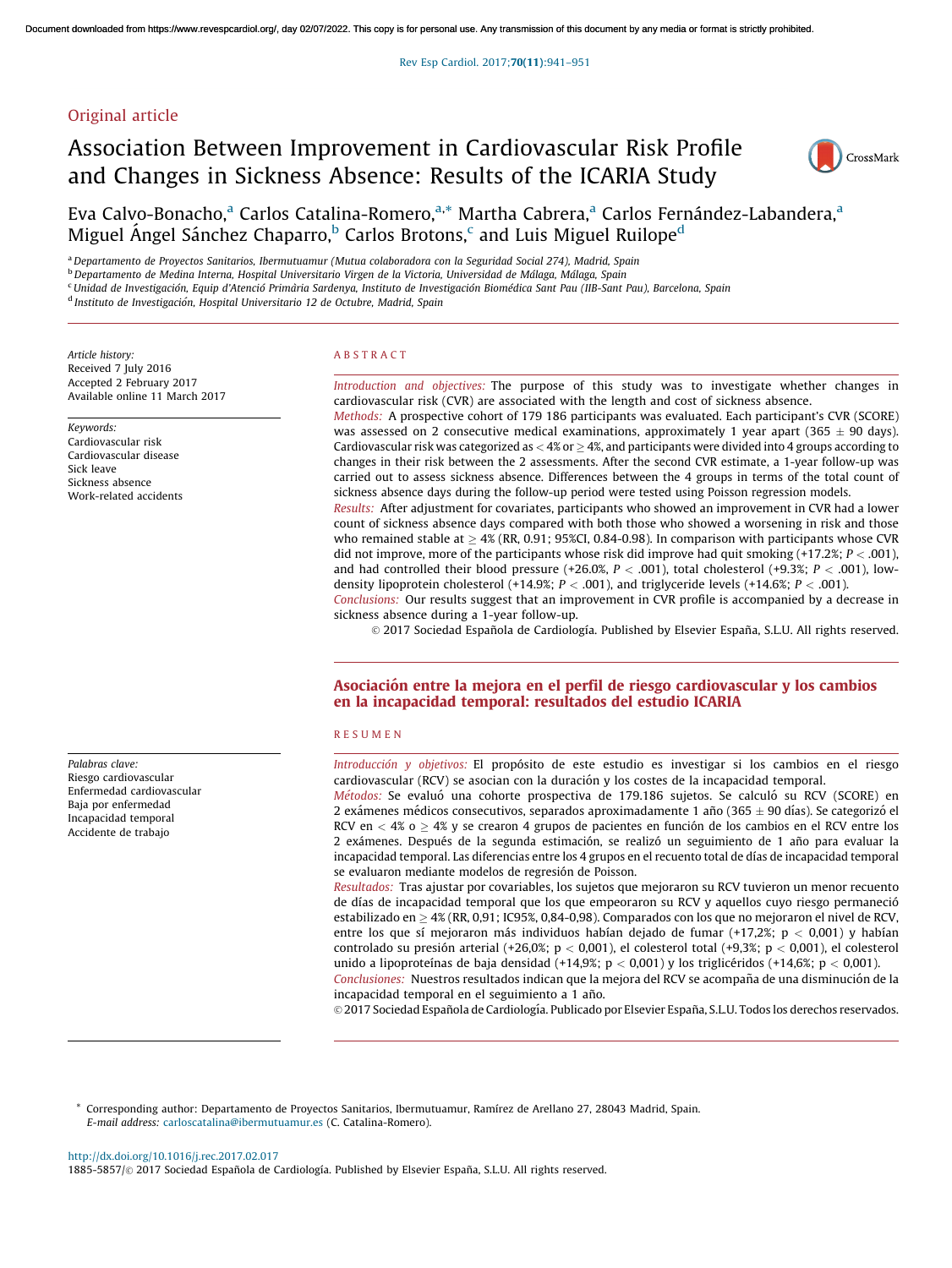### Abbreviations

CVD: cardiovascular disease CVR: cardiovascular risk CVRF: cardiovascular risk factor SCORE: Systematic COronary Risk Evaluation

# INTRODUCTION

Cardiovascular disease (CVD) is the leading cause of mortality in developed countries.<sup>[1](#page-10-0)</sup> Atherosclerosis is the basis of CVD, being present from its early stages.<sup>[2](#page-10-0)</sup> Early intervention has been shown to improve outcome, but its cost-effectiveness is controversial.<sup>[3](#page-10-0)</sup> Initial treatment consists mainly of lifestyle changes, predominantly those related to diet and physical activity. Some authors suggest that such interventions require trained personnel, which significantly increases cost, without a notable benefit in terms of the number of cardiovascular events and deaths.<sup>[3](#page-10-0)</sup>

The effect of different cardiovascular risk (CVR) factors when analyzed individually confirms their influence on the duration of sick leave episodes.<sup>[4,5](#page-10-0)</sup> In Spain, sickness absence is covered for both work-related and nonwork-related injuries and diseases, but with different regulations.<sup>[6](#page-10-0)</sup> Classification as an occupational disease is constrained by a specific list of conditions for defined occupations, developed according to the influence of definitive exposures.<sup>[7](#page-10-0)</sup> Occupational injuries, on the other hand, refer to those caused in the context of an accident at work or while commuting.<sup>[7](#page-10-0)</sup> The remainder of injuries and diseases are considered nonworkrelated. In the case of nonwork-related sickness absence, sick pay extends from the fourth day of sickness absence to 12 months, with the possibility of an additional period of 6 months following an evaluation by the Social Security Institute.<sup>[7](#page-10-0)</sup> Sick leave from the beginning to the end of the episode must be certified by the patient's primary care physician and must be confirmed on a weekly basis.<sup>[6](#page-10-0)</sup> Occupational diseases and injuries generally involve additional benefits (eg, sick pay from the first day).<sup>[7](#page-10-0)</sup>

In a previous study, we showed that asymptomatic workers at high CVR, with only a clustering of CVR factors (CVRF), and therefore with undiagnosed underlying early CVD, contributed to a significant increase in the cost of sick leave, and the occurrence of early cardiovascular events.<sup>[8](#page-10-0)</sup> According to our data, the estimated increase in the cost of sick leave for the whole Spanish working population was over  $\epsilon$ 145 million per year, suggesting a huge potential for savings to be made.<sup>[8](#page-10-0)</sup> The aim of the present study, conducted in a population similar to that included in our previous study, $8$  was to investigate whether changes in CVR profile are associated with the length and cost of sickness absence.

# **METHODS**

This prospective cohort analysis was a part of the Ibermutuamur CArdiovascular RIsk Assessment (ICARIA) study, the methodology of which has been described elsewhere. $9,10$  Briefly, CVR factors and global CVR, as estimated using the SCORE (Systematic COronary Risk Evaluation) chart for European low-risk countries, were assessed in a broad and representative sample of the Spanish working population.<sup>[9,10](#page-10-0)</sup> All participants who underwent a routine medical examination were approached and included in the ICARIA cohort, provided they gave informed consent. Medical examinations were conducted, consisting of a structured interview, anthropometric and blood pressure measurements, and blood testing. For current analyses, all participants with 2 consecutive

medical examinations approximately 1 year apart (365  $\pm$  90 days), and therefore 2 subsequent global CVR estimates, were selected. Participants with coronary heart disease, cerebrovascular disease, peripheral artery disease, or diabetes diagnosed prior to the first medical assessment, were excluded. After the second CVR estimate was performed, data regarding all medically-certified sick leave episodes, and the total count of sick leave days, were obtained from the official register of the Ibermutuamur mutual insurance company during a 1-year follow-up (365 days).<sup>[8](#page-10-0)</sup> In Spain, mutual insurance companies provide health care for occupational injuries and diseases.<sup>[7](#page-10-0)</sup> They also collaborate with the National Social Security System in case management and distribution of economic support for both work-related and nonwork-related sickness absence episodes.<sup>[7](#page-10-0)</sup> The proportion of the working population covered by mutual insurance companies in Spain is 98% for work-related sickness absence and 83% for nonwork-related sickness absence.<sup>[11](#page-10-0)</sup> The official records held by these companies are fundamental to the conduction of epidemiological research into sickness absence (especially in the case of nonwork-related sickness absence) due to the lack of an official, centralized, nationwide registry in Spain.

All participants were informed about their CVR and were given recommendations regarding CVRFs control and lifestyle changes (diet and physical exercise). Furthermore, a clinical summary was sent to their primary care physician to encourage the implementation of lifestyle changes and to support any eventual introduction of drug therapy.

### Variables Measured

Sociodemographic data, including sex, age  $\langle$  < 45 years old $\rangle$ > 45 years old), occupation (blue collar/white collar), occupational categories, and economic activity sector were documented.<sup>[9](#page-10-0)</sup> The SCORE system estimates the 10-year risk of a first fatal atherosclerotic event (heart attack, stroke, aortic aneurism, or other). In contrast to other CVR assessment tools, the SCORE charts are exclusively focused on fatal events.<sup>[12–15](#page-10-0)</sup> Participants were categorized into 4 groups depending on the change or stability of their CVR: stable at  $<$  4%; improvement in CVR (decrease from  $\geq$  4% in the first estimate to  $<$  4% in the second estimate); worsening of CVR (increase from  $<$  4% in the first estimate to  $\geq$  4% in the second estimate); and stable at  $\geq$  4%. The cutoff point was set at 4% to enable comparison of the results with prior reports from the ICARIA study, in which participants with a SCORE  $\geq$  4% were considered at moderate-to-high CVR following European Society of Cardiology Guidelines.<sup>[8,15](#page-10-0)</sup>

In addition, the following variables were assessed:

- Tobacco consumption at the time of the medical examination (smoker/nonsmoker).
- Progression of tobacco consumption:  $a$ ) nonsmoker at both medical examinations; b) smoker at the first medical examination but nonsmoker at the second; c) nonsmoker at the first medical examination but smoker at the second, and d) smoker at both medical examinations.
- Systolic and diastolic blood pressure (mmHg).
- Prior diagnosis of hypertension (yes/no).
- Antihypertensive drugs (yes/no).
- Progression of hypertension:  $a$ ) no hypertension at either of the medical examinations; b) no hypertension at the first medical examination but blood pressure  $\geq 140/90$  mmHg without antihypertensive therapy at the second;  $c$ ) no hypertension at the first medical examination but blood pressure  $\geq 140/$ 90 mmHg despite antihypertensive therapy at the second; d) hypertension at the first medical examination but blood pressure < 140/90 mmHg under antihypertensive therapy at the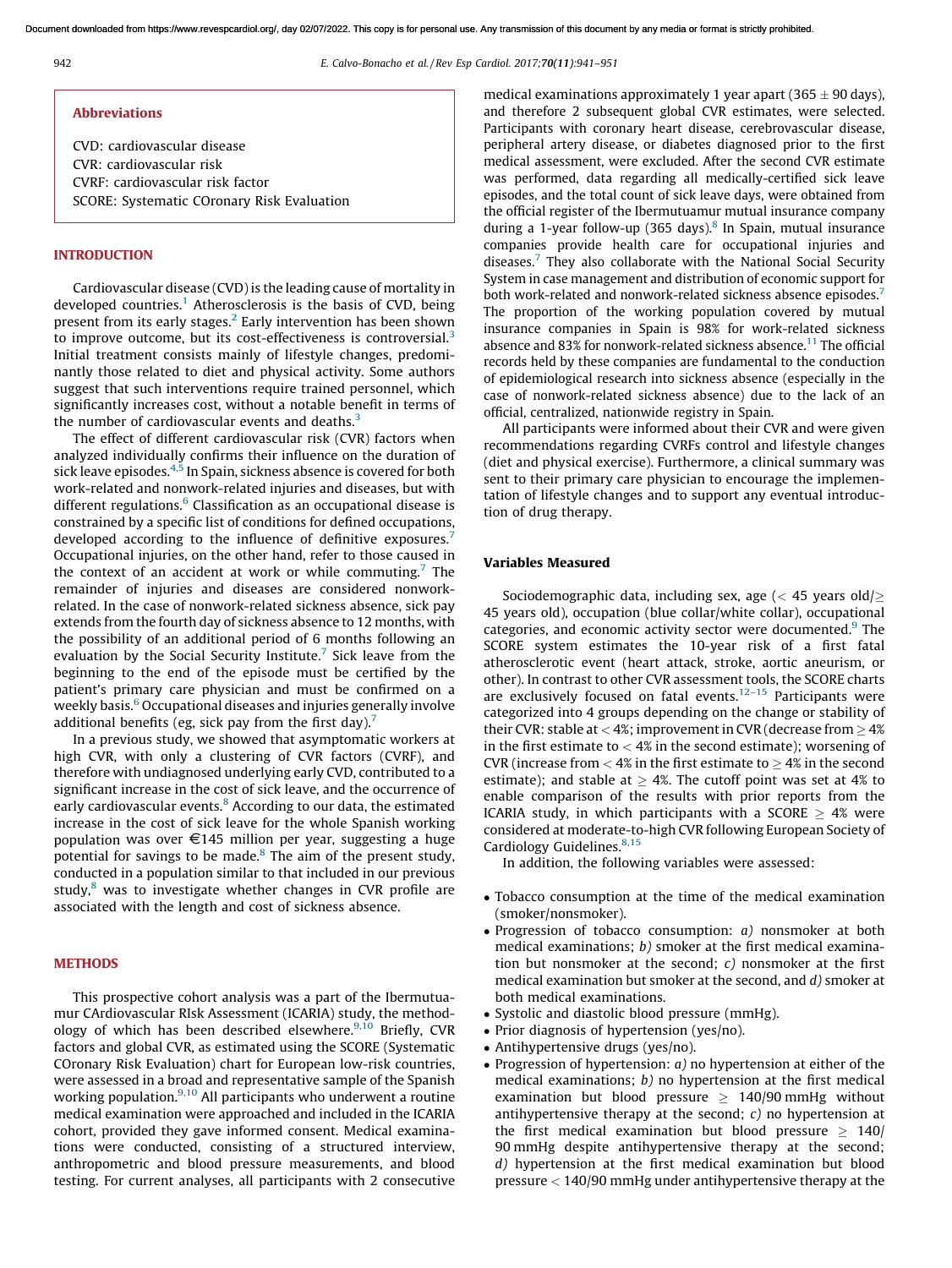second; e) hypertension at the first medical examination but blood pressure < 140/90 mmHg without antihypertensive therapy at the second;  $f$ ) hypertension at the first medical examination and blood pressure  $\geq 140/90$  mmHg despite antihypertensive therapy at the second, and  $g$ ) hypertension at the first medical examination and blood pressure  $\geq 140/$ 90 mmHg without antihypertensive therapy at the second.

- Total cholesterol, low-density lipoprotein cholesterol, highdensity lipoprotein cholesterol, and triglyceride levels (mg/dL).
- Prior diagnosis of dyslipidemia (yes/no).
- Lipid-lowering therapy (yes/no).
- Dyslipidemia: defined as prior diagnosis of dyslipidemia, receipt of lipid-lowering therapy, total cholesterol  $> 200$  mg/dL, lowdensity lipoprotein cholesterol  $> 160$  mg/dL, high-density lipoprotein cholesterol < 40 mg/dL (men)/< 50 mg/dL (women), or triglycerides  $\geq 200$  mg/dL.
- Progression of dyslipidemia:  $a$ ) no dyslipidemia;  $b$ ) no dyslipidemia at the first medical examination but uncontrolled lipid levels despite lipid-lowering therapy at the second; c) no dyslipidemia at the first medical examination but uncontrolled lipid levels without lipid-lowering therapy at the second; d) dyslipidemia at the first medical examination but controlled lipid levels under lipid-lowering therapy at the second; e) dyslipidemia at the first visit but controlled lipid levels without lipid-lowering therapy at the second;  $f$ ) dyslipidemia at the first medical examination and uncontrolled lipid levels despite lipid-lowering therapy at the second, and g) dyslipidemia at the first medical examination and uncontrolled lipid levels without lipid-lowering therapy at the second.
- Body mass index  $(kg/m<sup>2</sup>)$ .
- Diet: participants following a specific type of diet were identified (low carbohydrate, vegetarian, hypocaloric, low purine, macrobiotic, low sodium, gastric protection, low fat, hepatic protection).
- Physical exercise: no routine physical exercise or sport, or  $\leq$  2 hours/week;  $>$  2 hours/week.
- Prior sickness absence (yes/no): occurrence or not of sick leave episodes between the first and the second CVR estimates.

Regarding dependent variables, the occurrence of sick leave episodes (yes/no) and the total count of sickness absence days during the 1-year follow-up period after the second CVR estimate, were registered. Both variables were assessed for sickness absence of all causes, with a distinction made between work-related sickness absence (sickness absence caused by work injuries and occupational diseases), nonwork-related sickness absence (sickness absence due to nonoccupational injuries and diseases), and sickness absence due to CVD. For sick leave episodes due to CVD, the International Classification of Diseases (Ninth Revision, Clinical Modification) codes 401-414 and 426-443 were considered, with the exception of codes 426.7, 429.0, 430.0, 432.1, 437.3, 437.4, and 437.5, which relate to nonatherosclerotic causes of death. This corresponds to the endpoints defined in the SCORE project. $12$ 

Contribution bases to the Social Security System: the contribution basis  $(\epsilon)$  used to calculate sick pay was also obtained to estimate sickness absence costs. These data are included in the official register of the Ibermutuamur mutual insurance company with the purpose of calculating sick pay during sickness absence. Contribution bases are mainly related to a worker's salary.

### Statistical Analysis

Descriptive statistics were obtained for all variables. Categorical data are presented as percentages, with their 95% confidence intervals (95%CI), when appropriate. The total count of sickness absence days is described by medians with 25th and 75th percentiles, owing to the asymmetric distribution of this variable. Means  $\pm$  standard deviation are also provided. Incidence density rates and their 95%CI for the different types of sickness absence episodes were calculated in the overall sample and by sex, age group, occupation, tobacco consumption progression, prior sickness absence, and CVR progression. Incidence density rates are expressed as incident cases per 100 worker-years. A chi-square test was used for univariate analysis of categorical data. A t test for independent samples, a Mann-Whitney U test, or Kruskal-Wallis 1-way ANOVA (analysis of variance) was used for quantitative data.

The association of changes in CVR profile with the total count of sickness absence days during the follow-up was tested using Poisson regression models (standard error correction), adjusted by sex, age, occupation, tobacco consumption progression, and prior sickness absence. Rate ratios (RR) and their 95%CI were calculated. Associations between changes in single CVRFs and the total number of sickness absence days during follow-up were assessed using Poisson regression analyses, with sex, age, occupation, prior sickness absence, and progression of hypertension, dyslipidemia, and tobacco consumption as covariables. Regression models were calculated for all sickness absence episodes, and for each type of sickness absence (work-related, nonwork-related, and due to CVD).

Finally, the economic impact of an eventual decrease in sickness absence among participants who improved their CVR was estimated by multiplying the mean contribution basis of employees by the estimated decrease in sickness absence days in participants with a SCORE of  $> 4\%$ , and then by the estimated number of workers with a SCORE of  $> 4\%$  in Spain (mean estimated decrease in sickness absence = mean sickness absence duration in the CVR  $>$  4% group  $*$  RR in the Poisson regression model for the improvement in CVR group). On the basis of the Economically Active Population Survey (fourth quarter of 2008), there were 19 154 000 workers in Spain at the end of the follow-up period.<sup>[16](#page-10-0)</sup> The percentage of Spanish workers with an index SCORE of  $\geq 4\%$ was estimated to be about 6.9%; ie, 1 321 626 participants were expected to have a SCORE equal to or higher than  $4\%$ .<sup>[10](#page-10-0)</sup>

### Ethics Issues

Signed informed consent was obtained from all participants before enrolment in the ICARIA study, in accordance with the principles stated in the Declaration of Helsinki. The protocol was reviewed and approved by the local Ethics Committee.

## RESULTS

[Figure](#page-3-0) 1 shows patient flow. The sample consisted of 179 186 participants, 72.1% of whom were men ([Table](#page-3-0) 1). The mean age ( $\pm$  standard deviation) was 36.7  $\pm$  10.4 years. When the workers were categorized into the 4 groups according to changes in CVR, there were significant differences in their distribution by sex and age ( $P < .001$ ): 92.9% of participants had a SCORE that was stable at  $<$  4% in the 2 estimates (70.5% men; mean age: 35.7  $\pm$  9.72 years); 2.4% of them displayed a worsening, from an initial SCORE of < 4%, to  $\ge$  4% in the second estimate (90.1% men; mean age: 48.0  $\pm$ 9.89 years); 1.9% of participants displayed an improvement, from an initial SCORE of  $\geq$  4%, to  $<$  4% at the second medical examination (90.2% men; mean age: 47.3  $\pm$  9.78 years); finally, 2.7% of participants remained stable at  $\geq 4\%$  (97.0% men; mean age: 55.06  $\pm$  8.12 years).

[Table](#page-3-0) 1 and [Table](#page-6-0) 2 show incidence densities of new sickness absence episodes per 100 worker-years during a 1-year follow-up after the second CVR estimate, as well as the number of sickness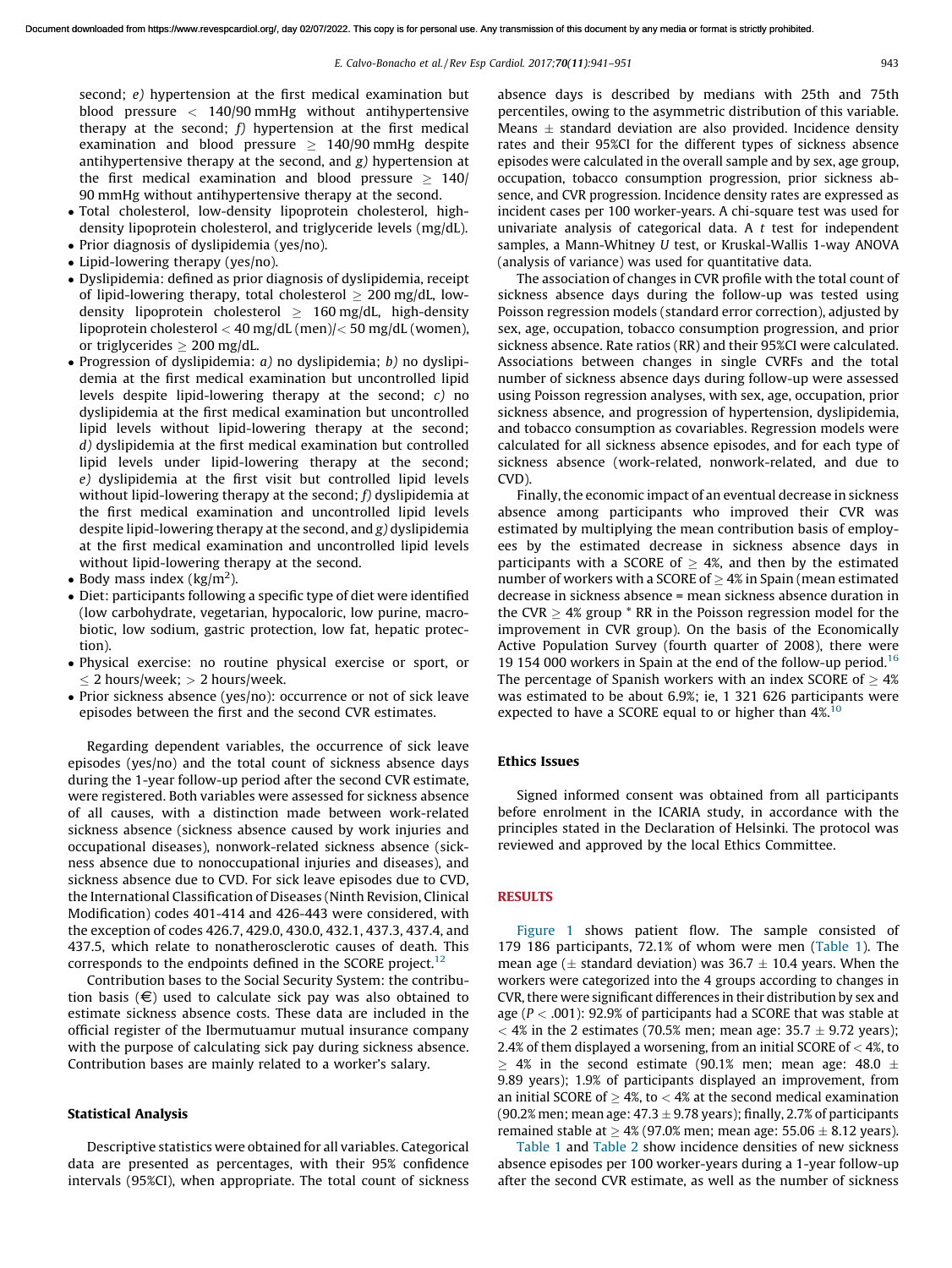<span id="page-3-0"></span>

944 E. Calvo-Bonacho et al. / Rev Esp Cardiol. 2017;70(11):941–951



Figure 1. Patient flow and baseline characteristics. CVR, cardiovascular risk.

absence days. The total incidence density of sickness absence episodes of all causes was 22.22 per 100 worker-years (95%CI, 22.02-22.43). With regard to the specific cause of sickness absence, incidence density was 15.75 per 100 worker-years (95%CI, 15.57- 15.92) for nonwork-related sickness absence, 6.88 per 100 workeryears (95%CI, 6.76-7.00) for work-related sickness absence, and 0.12 per 100 worker-years (95%CI, 0.11-0.14) for CVD-related sickness absence.

As shown in [Figure](#page-7-0) 2, after adjustment for covariates, the 1-year change in CVR profile remained significantly associated with the total count of sickness absence days at the end of the study ( $P <$ .001). Participants with a stable CVR of  $<$  4% in both routine medical examinations had a lower count of sickness absence days than participants with a stable CVR of  $>$  4% [\(Figure](#page-7-0) 2). The group of participants who improved their CVR level from  $\geq 4\%$  to  $< 4\%$  also showed a lower count of sickness absence days during follow-up in comparison with participants with a stable SCORE of  $\geq$  4%. This decrease was observed for the whole group of sickness absence episodes (RR, 0.91; 95%CI, 0.84-0.98), for nonwork-related episodes (RR, 0.89; 95%CI, 0.82-0.96), and for sickness absence due to CVD (RR, 0.66; 95%CI, 0.61-0.71), but not for work-related sickness absence (RR, 0.96; 95%CI, 0.87-1.05). In contrast, the group of participants that displayed a worsening of their CVR did not differ from participants with a stable SCORE of  $\geq$  4% in terms of nonwork-related and work-related sickness absence ( $P \geq .05$ ), but showed increased sickness absence due to CVD during follow-up (RR, 1.10; 95%CI, 1.04-1.17). Mean savings per participant in terms

#### Table 1

Incidence Densities per 100 Worker-years, and Duration of Sickness Absence Episodes During 1-year Follow-up, After the Second CVR Assessment, in a Cohort of Workers With 2 Consecutive (365  $\pm$  90 Days) Estimates of Their CVR (SCORE Charts), Between 2004 and 2007

| Variable                                                                                                     | No. (%)        | Worker-days<br>(episodes) | Incidence density<br>rate (95%CI) | P <sup>a</sup> | Median of<br>sickness absence<br>days (25th-75th<br>percentiles) | Mean $\pm$ SD     | P <sub>b</sub> |
|--------------------------------------------------------------------------------------------------------------|----------------|---------------------------|-----------------------------------|----------------|------------------------------------------------------------------|-------------------|----------------|
| All causes                                                                                                   |                |                           |                                   |                |                                                                  |                   |                |
| Sex                                                                                                          | 179 186        |                           |                                   | < .001         |                                                                  |                   | <.001          |
| Male                                                                                                         | 129 133 (72.1) | 41 835 061 (25 844)       | 22.55 (22.31-22.79)               |                | $12(6-31)$                                                       | $28.87 \pm 44.78$ |                |
| Female                                                                                                       | 50 050 (27.9)  | 16 328 710 (9570)         | 21.39 (21.01-21.77)               |                | $14(6-39)$                                                       | $33.09 \pm 47.82$ |                |
| Age, y                                                                                                       | 179 186        |                           |                                   | < .001         |                                                                  |                   | < .001         |
| < 45                                                                                                         | 136 357 (76.1) | 44 015 182 (27 934)       | 23.16 (22.93-23.40)               |                | $12(5-30)$                                                       | $27.21 \pm 41.54$ |                |
| >45                                                                                                          | 42 829 (23.9)  | 14 148 589 (7480)         | 19.30 (18.90-19.69)               |                | $18(8-47)$                                                       | $40.48 \pm 57.32$ |                |
| Occupation                                                                                                   | 178 339        |                           |                                   | < .001         |                                                                  |                   | <.001          |
| Blue collar                                                                                                  | 110 017 (61.7) | 34 740 532 (26 057)       | 27.38 (27.09-27.66)               |                | $13(6-33)$                                                       | $30.62 \pm 46.81$ |                |
| White collar                                                                                                 | 68 322 (38.3)  | 23 138 347 (9233)         | 14.56 (14.29-14.84)               |                | $12(5-32)$                                                       | $28.29 \pm 42.21$ |                |
| Occupational categories                                                                                      | 176 194        |                           |                                   | < .001         |                                                                  |                   | < .001         |
| General managers and<br>government administrators                                                            | 2633(1.5)      | 928 351 (177)             | $6.96(5.97-7.95)$                 |                | $20(8-47)$                                                       | $41.32 \pm 53.65$ |                |
| Scientific professionals/<br>technicians and academics                                                       | 18 815 (10.7)  | 6 472 717 (2071)          | 11.68 (11.21-12.15)               |                | $12(5-32)$                                                       | $27.80 \pm 41.22$ |                |
| Support technicians and<br>professionals                                                                     | 33 524 (19.0)  | 11 336 780 (4652)         | 14.98 (14.58-15.37)               |                | $12(5-33)$                                                       | $28.55 \pm 42.47$ |                |
| Clerks and related jobs                                                                                      | 11 205 (6.4)   | 3 709 461 (1895)          | 18.65 (17.89-19.40)               |                | $11(5-32)$                                                       | $27.59 \pm 42.43$ |                |
| Catering and hospitality,<br>personal and security service<br>workers, salesmen/women<br>and shop assistants | 13 200 (7.5)   | 4 297 057 (2521)          | 21.41 (20.67-22.15)               |                | $15(7-39)$                                                       | $33.48 \pm 48.29$ |                |
| Skilled workers in agricultural<br>and fishing industries                                                    | 1059(0.6)      | 342 068 (199)             | 21.23 (18.62-23.85)               |                | $15(7-30)$                                                       | $28.85 \pm 45.25$ |                |
| Craftsmen/women and skilled<br>workers in manufacturing,<br>construction, and mining                         | 38 882 (22.1)  | 12 161 399 (9802)         | 29.42 (28.93-29.91)               |                | $13(6-32)$                                                       | $29.59 \pm 45.47$ |                |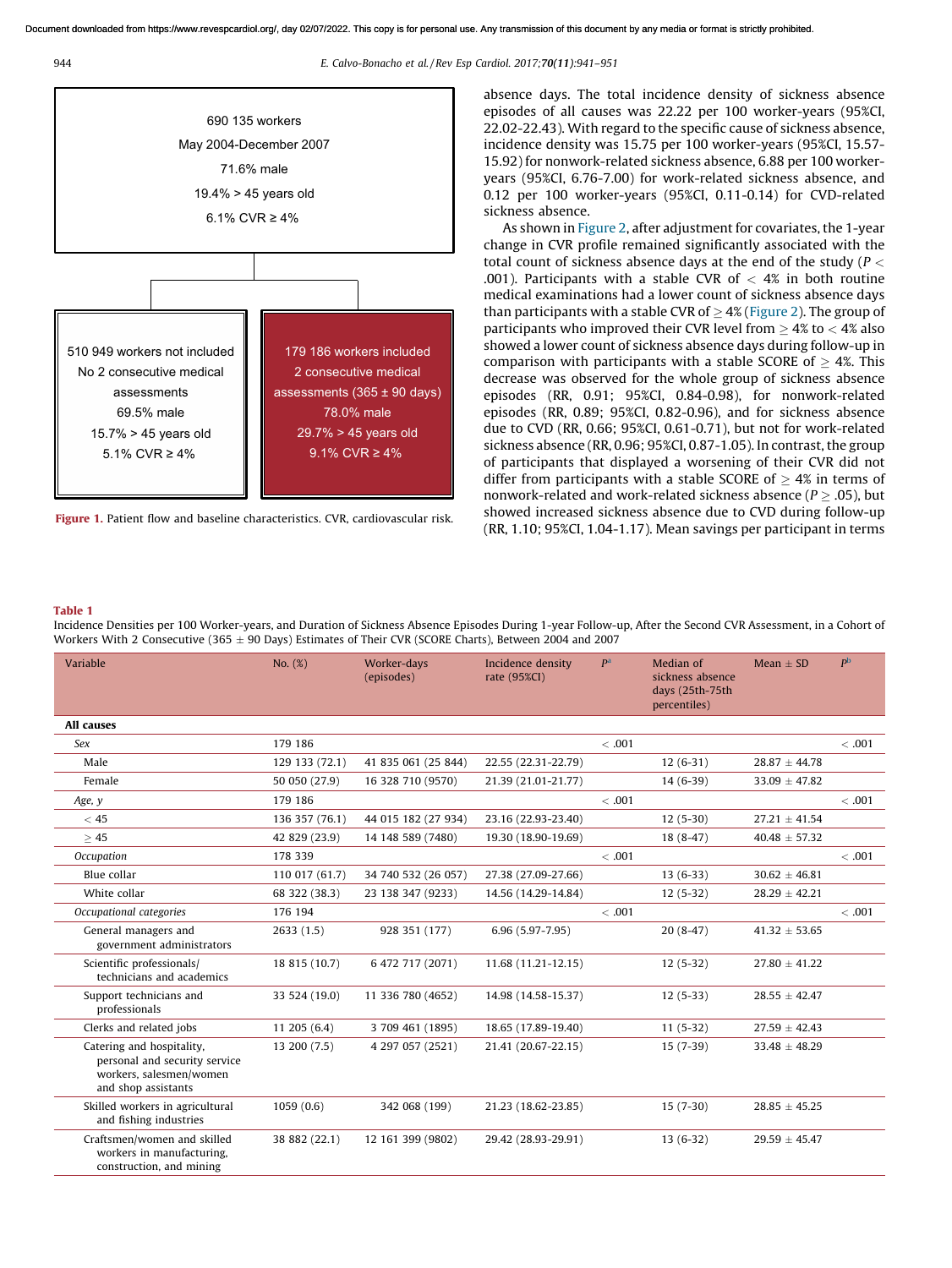# Table 1 (Continued)

Incidence Densities per 100 Worker-years, and Duration of Sickness Absence Episodes During 1-year Follow-up, After the Second CVR Assessment, in a Cohort of Workers With 2 Consecutive (365  $\pm$  90 Days) Estimates of Their CVR (SCORE Charts), Between 2004 and 2007

| Variable                                                                                                                             | No. (%)        | Worker-days<br>(episodes) | Incidence density<br>rate (95%CI) | P <sup>a</sup> | Median of<br>sickness absence<br>days (25th-75th<br>percentiles) | Mean $\pm$ SD     | $P^{\rm b}$ |
|--------------------------------------------------------------------------------------------------------------------------------------|----------------|---------------------------|-----------------------------------|----------------|------------------------------------------------------------------|-------------------|-------------|
| Installation and machinery<br>operators and assemblers                                                                               | 26 287 (14.9)  | 8 272 575 (6449)          | 28.45 (27.87-29.04)               |                | $12(6-32)$                                                       | $29.45 \pm 45.54$ |             |
| Unskilled workers                                                                                                                    | 30 589 (17.4)  | 9 667 433 (7086)          | 26.75 (26.22-27.29)               |                | $13(6-34)$                                                       | $32.14 \pm 49.17$ |             |
| Economic activity                                                                                                                    | 179 186        |                           |                                   | < .001         |                                                                  |                   | .916        |
| Agriculture, livestock and fisheries                                                                                                 | 3139(1.8)      | 1 067 777 (371)           | 12.68 (11.48-13.89)               |                | $12(6-29)$                                                       | $28.61 \pm 44.48$ |             |
| Construction                                                                                                                         | 40 597 (22.7)  | 12 967 670 (8934)         | 25.15 (24.70-25.60)               |                | $12(6-32)$                                                       | $29.71 \pm 46.31$ |             |
| Industry                                                                                                                             | 39 151 (21.8)  | 12 421 633 (9065)         | 26.64 (26.17-27.11)               |                | $13(6-33)$                                                       | $30.47 \pm 46.56$ |             |
| Services                                                                                                                             | 96 299 (53.7)  | 31 706 691 (17 044)       | 19.62 (19.36-19.88)               |                | $13(6-34)$                                                       | $29.95 \pm 44.84$ |             |
| Tobacco consumption progression                                                                                                      | 179 176        |                           |                                   | < .001         |                                                                  |                   | .213        |
| Nonsmoker/nonsmoker                                                                                                                  | 91 973 (51.3)  | 30 390 933 (15 847)       | 19.03 (18.77-19.30)               |                | $13(6-34)$                                                       | $30.19 \pm 45.35$ |             |
| Nonsmoker/smoker                                                                                                                     | 4530 (2.5)     | 1 461 585 (937)           | 23.40 (22.09-24.71)               |                | $13(6-32)$                                                       | $28.00 \pm 41.44$ |             |
| Smoker/nonsmoker                                                                                                                     | 8070 (4.5)     | 2 615 069 (1598)          | 22.30 (21.34-23.27)               |                | $12(5-32)$                                                       | $28.45 \pm 44.06$ |             |
| Smoker/smoker                                                                                                                        | 74 603 (41.6)  | 23 693 556 (17 028)       | 26.23 (25.89-26.57)               |                | $13(6-32)$                                                       | $30.10 \pm 46.30$ |             |
| Prior sickness absence                                                                                                               | 179 186        |                           |                                   | < .001         |                                                                  |                   | < .001      |
| No                                                                                                                                   | 146 426 (81.7) | 48 889 871 (22 987)       | 17.16 (16.96-17.36)               |                | $12(6-32)$                                                       | $28.94 \pm 43.60$ |             |
| Yes                                                                                                                                  | 32 760 (18.3)  | 9 273 900 (12 427)        | 48.91 (48.30-49.52)               |                | $13(6-35)$                                                       | $31.99 \pm 49.16$ |             |
| CVR progression                                                                                                                      | 179 186        |                           |                                   | .270           |                                                                  |                   | < .001      |
| Stable SCORE $<$ 4%                                                                                                                  | 166 547 (92.9) | 54 052 212 (32 934)       | 22.24 (22.03-22.45)               |                | $12(6-32)$                                                       | $29.07 \pm 44.17$ |             |
| Worsening CVR                                                                                                                        | 4321 (2.4)     | 1 397 945 (885)           | 23.11 (21.77-24.44)               |                | $17(8-44)$                                                       | $40.14 \pm 57.87$ |             |
| Improvement in CVR                                                                                                                   | 3422 (1.9)     | 1 115 901 (671)           | 21.95 (20.48-23.41)               |                | $17(7-43)$                                                       | $39.35 \pm 59.42$ |             |
| Stable SCORE $\geq 4\%$                                                                                                              | 4896 (2.7)     | 1 597 713 (924)           | 21.11 (19.90-22.32)               |                | $21(9-53)$                                                       | $47.14 \pm 64.00$ |             |
| Tobacco consumption progression                                                                                                      | 179 176        |                           |                                   | < .001         |                                                                  |                   | .514        |
| Nonsmoker                                                                                                                            | 91 973 (51.3)  | 30 390 933 (15 847)       | 19,03 (18,77-19,30)               |                | $13(6-34)$                                                       | $30.19 \pm 45.35$ |             |
| New smoker or relapse                                                                                                                | 4530 (2.5)     | 1 461 585 (937)           | 23,40 (22,09-24,71)               |                | $13(6-32)$                                                       | $28.00 \pm 41.44$ |             |
| Ex-smoker                                                                                                                            | 8070 (4.5)     | 2 615 069 (1598)          | 22,30 (21,34-23,27)               |                | $12(5-32)$                                                       | $28.45 \pm 44.06$ |             |
| Always smoker                                                                                                                        | 74 603 (41.6)  | 23 693 556 (17 028)       | 26,23 (25,89-26,57)               |                | $13(6-32)$                                                       | $30.10 \pm 46.30$ |             |
| Hypertension progression                                                                                                             | 179 032        |                           |                                   | < .001         |                                                                  |                   | < .001      |
| No hypertension                                                                                                                      | 122 939 (68.7) | 39 844 027 (24 525)       | 22.47 (22.22-22.71)               |                | $12(5-32)$                                                       | $28.52 \pm 43.14$ |             |
| No hypertension at first<br>assessment/blood pressure<br>$>140/90$ mmHg, and no<br>antihypertensive therapy<br>at second assessment  | 15 341 (8.6)   | 4 982 718 (3051)          | 22.35 (21.65-23.05)               |                | $13(6-33)$                                                       | $29.94 \pm 45.57$ |             |
| No hypertension at first<br>assessment/blood pressure<br>$\geq 140/90$ mmHg, and<br>antihypertensive therapy at<br>second assessment | 130(0.1)       | 41 559 (29)               | 25.47 (17.47-33.47)               |                | $13(5.5-44)$                                                     | $28.52 \pm 32.37$ |             |
| Hypertension at first<br>assessment/blood<br>pressure $< 140/90$ mmHg,<br>and antihypertensive<br>therapy at second assessment       | 2288 (1.3)     | 750 710 (432)             | 21.00 (19.24-22.76)               |                | 17.5 (8-50.75)                                                   | $43.46 \pm 64.23$ |             |
| Hypertension at first<br>assessment/blood<br>pressure $< 140/90$ mmHg,<br>and no antihypertensive<br>therapy at second assessment    | 14 895 (8.3)   | 4 822 394 (2988)          | 22.62 (21.90-23.33)               |                | $13(6-34)$                                                       | $30.80 \pm 47.11$ |             |
| Hypertension at first<br>assessment/blood pressure<br>$\geq 140/90$ mmHg, and<br>antihypertensive therapy<br>at second assessment    | 4615 (2.6)     | 1 503 104 (887)           | 21.54 (20.28-22.79)               |                | $18(8-48)$                                                       | $42.99 \pm 61.45$ |             |
| Hypertension at first<br>assessment/blood<br>pressure $\geq 140/90$ mmHg,<br>and no antihypertensive<br>therapy at second assessment | 18 824 (10.5)  | 6 170 307 (3470)          | 20.53 (19.92-21.14)               |                | $14(7-37)$                                                       | $34.61 \pm 52.46$ |             |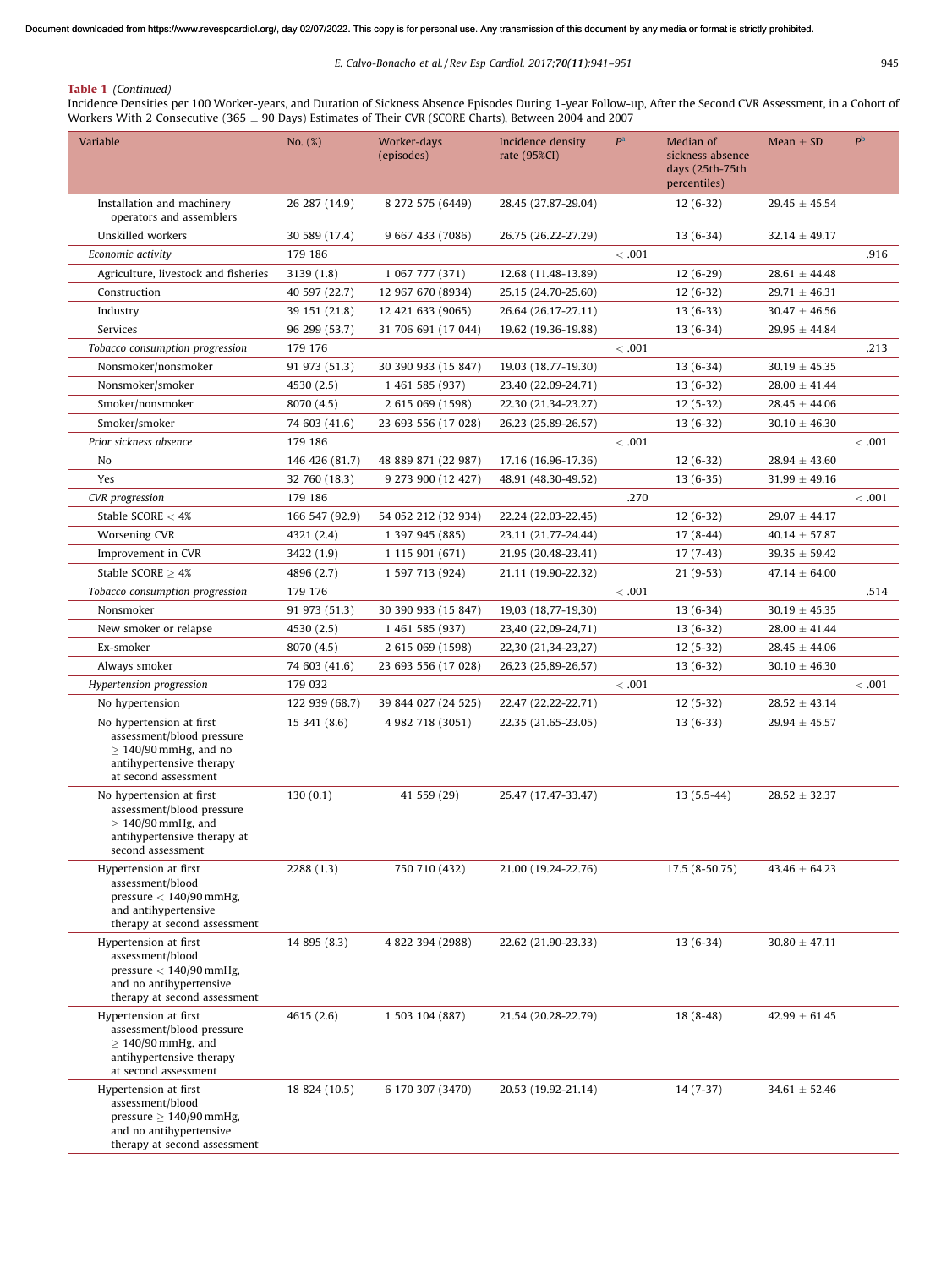<span id="page-5-0"></span>

#### 946 E. Calvo-Bonacho et al. / Rev Esp Cardiol. 2017;70(11):941–951

# Table 1 (Continued)

Incidence Densities per 100 Worker-years, and Duration of Sickness Absence Episodes During 1-year Follow-up, After the Second CVR Assessment, in a Cohort of Workers With 2 Consecutive (365  $\pm$  90 Days) Estimates of Their CVR (SCORE Charts), Between 2004 and 2007

| Variable                                                                                                                      | No. (%)       | Worker-days<br>(episodes) | Incidence density<br>rate (95%CI) | P <sup>a</sup> | Median of<br>sickness absence<br>days (25th-75th<br>percentiles) | Mean $\pm$ SD     | P <sub>b</sub> |
|-------------------------------------------------------------------------------------------------------------------------------|---------------|---------------------------|-----------------------------------|----------------|------------------------------------------------------------------|-------------------|----------------|
| Dyslipidemia progression                                                                                                      | 174 609       |                           |                                   | < .001         |                                                                  |                   | <.001          |
| No dyslipidemia                                                                                                               | 50 706 (29.0) | 16 308 812 (10 612)       | 23.75 (23.36-24.14)               |                | $11(6-23)$                                                       | $21.64 \pm 32.69$ |                |
| No dyslipidemia at first<br>assessment/uncontrolled<br>lipid levels and<br>lipid-lowering therapy<br>at second assessment     | 123(0.1)      | 42 037 (17)               | 14.76 (8.28-21.24)                |                | 19 (7.75-84)                                                     | $41.50 \pm 47.91$ |                |
| No dyslipidemia at first<br>assessment/uncontrolled<br>lipid levels and no<br>lipid-lowering therapy<br>at second assessment  | 16 843 (9.6)  | 5 489 375 (3207)          | 21.32 (20.67-21.98)               |                | $12(6-28)$                                                       | $23.58 \pm 31.67$ |                |
| Dyslipidemia at first<br>assessment/controlled<br>lipid levels and<br>lipid-lowering therapy<br>at second assessment          | 4014 (2.2)    | 1 329 676 (698)           | 19.16 (17.88-20.44)               |                | $13(8-31)$                                                       | $26.37 \pm 38.05$ |                |
| Dyslipidemia at first<br>assessment/controlled<br>lipid levels and no<br>lipid-lowering therapy<br>at second assessment       | 28 128 (16.1) | 9 092 413 (5782)          | 23.21(22.69-23.74)                |                | $12(7-27)$                                                       | $24.39 \pm 35.17$ |                |
| Dyslipidemia at first<br>assessment/uncontrolled<br>lipid levels and<br>lipid-lowering therapy<br>at second assessment.       | 34(0.0)       | 10475(9)                  | 31.36 (14.39-48.34)               |                | $15(5-43)$                                                       | $22.20 \pm 26.26$ |                |
| Dyslipidemia at first<br>assessment/uncontrolled<br>lipid levels and no<br>lipid-lowering therapy at the<br>second assessment | 74 761 (42.8) | 24 420 529 (14 122)       | 21.63 (21.36-21.90)               |                | $13(7-29)$                                                       | $26.78 \pm 39.71$ |                |
| All causes                                                                                                                    | 179 186       | 58 163 771 (35 414)       | 22.22 (22.02-22.43)               |                | $13(6-33)$                                                       | $30.01 \pm 45.65$ |                |
| Nonwork-related sickness absence                                                                                              | 179 186       | 60 213 442 (25 980)       | 16.30 (16.12-16.48)               |                | $11(5-32)$                                                       | $29.71 \pm 47.06$ |                |
| Work-related sickness absence                                                                                                 | 179 186       | 63 022 112 (11 885)       | $6.88(6.76-7.00)$                 |                | $12(7-26)$                                                       | $24.49 \pm 36.15$ |                |
| Cardiovascular diseases                                                                                                       | 179 186       | 65 362 451 (217)          | $0.12(0.11-0.14)$                 |                | 49 (19-116.50)                                                   | $78.63 \pm 76.51$ |                |

95%CI, 95% confidence interval; CVR, cardiovascular risk; SD, standard deviation.

<sup>a</sup> Chi-square test.

<sup>b</sup> Mann-Whitney U test/Kruskal-Wallis 1-way analysis of variance.

of sick pay associated with improvement in CVR were estimated at  $\in$ 40.03 per year ( $\pm$   $\in$ 1766.37). When extrapolated to the whole Spanish working population at CVR  $\geq$  4%, the potential savings amounted to €52 026 686.80 per year (95%CI, €80 084 480.40-€1 503 558.30).

[Table](#page-7-0) 3 shows the percentages of participants with differences in CVRFs and lifestyle, comparing those with improvement to those with no improvement in their CVR. These data show significantly higher percentages for those participants with an improvement in CVR, for all the parameters considered. The only exception was lifestyle (diet and physical exercise), which exhibited a positive trend that did not reach statistical significance.

When associations between CVRF progression and sickness absence were tested, tobacco consumption progression was consistently associated with sickness absence [\(Table](#page-8-0) 4). Workers who stopped smoking between the 2 medical examinations had a lower risk of sickness absence than those who continued to smoke (RR, 0.88; 95%CI, 0.84-0.92), although the risk was lower still for patients who were nonsmokers at both medical examinations (RR, 0.82; 95%CI, 0.81-0.84). The same trend was observed for nonwork-related sickness absence and sickness absence due to CVD, but not for work-related sickness absence.

Findings regarding the association between progression of hypertension and sickness absence were mixed [\(Table](#page-8-0) 4). Patients who were hypertensive at the first medical examination and under antihypertensive therapy at the second assessment had an increased risk of all-cause sickness absence, regardless of hypertensive status at the second visit (RR, 1.20; 95%CI, 1.11- 1.30 for no hypertension; RR, 1.21; 95%CI, 1.14-1.28 for hypertension at the second visit). The same trend was also observed for nonwork-related sickness absence. Conversely, patients who were hypertensive at the first medical examination and under antihypertensive therapy at the second had a reduced risk of sickness absence due to CVD if blood pressure had been successfully controlled (RR, 0.59; 95%CI, 0.52-0.67), but not if blood pressure was still  $\geq 140/90$  mmHg (RR, 1.41; 95%CI, 1.33-1.49). Findings regarding dyslipidemia progression were also mixed [\(Table](#page-8-0) 4).

# **DISCUSION**

The main finding of the present study was the decrease in sickness absence in participants showing an improvement in their CVR profile from  $\geq 4\%$  to  $< 4\%$ , according to the SCORE chart, during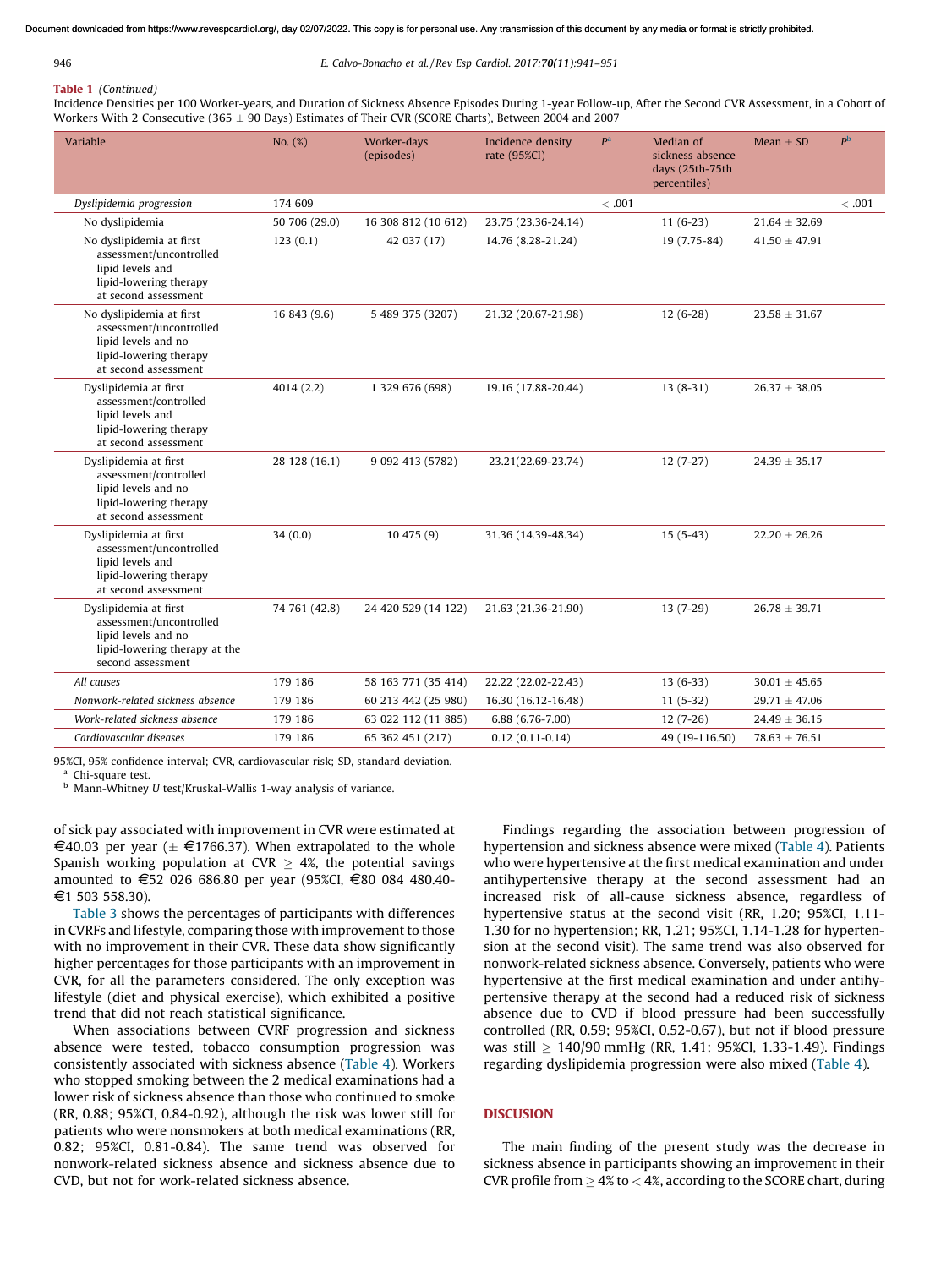#### <span id="page-6-0"></span>Table 2

Incidence Densities per 100 Worker-years, and Duration of Sickness Absence Episodes During a 1-year Follow-up, After the Second CVR Assessment, in a Cohort of Workers With 2 Consecutive (365  $\pm$  90 Days) Estimates of Their CVR (SCORE Charts), Between 2004 and 2007, as a Function of 1-year CVR Progression

| Variable                             | No. (%)        | Worker-days<br>(episodes) | Incidence density<br>rate (95%CI) | P <sup>a</sup> | Median of<br>sickness<br>absence days<br>(25th-75th<br>percentiles) | Mean $\pm$ SD      | P <sup>b</sup> | Total of<br>sickness<br>absence<br>days |
|--------------------------------------|----------------|---------------------------|-----------------------------------|----------------|---------------------------------------------------------------------|--------------------|----------------|-----------------------------------------|
| <b>All causes</b>                    |                |                           |                                   |                |                                                                     |                    |                |                                         |
| CVR progression                      | 179 186        |                           |                                   | .270           |                                                                     |                    | < .001         | 1 062 759                               |
| Stable SCORE $<$ 4%                  | 166 547 (92.9) | 54 052 212 (32 934)       | 22.24 (22.03-22.45)               |                | $12(6-32)$                                                          | $29.07 \pm 44.17$  |                | 957 267                                 |
| Worsening CVR                        | 4321 (2.4)     | 1 397 945 (885)           | 23.11 (21.77-24.44)               |                | $17(8-44)$                                                          | $40.14 \pm 57.87$  |                | 35 5 24                                 |
| Improvement in CVR                   | 3422 (1.9)     | 1 115 901 (671)           | 21.95 (20.48-23.41)               |                | $17(7-43)$                                                          | $39.35 \pm 59.42$  |                | 26 407                                  |
| Stable SCORE $>4%$                   | 4896 (2.7)     | 1 597 713 (924)           | 21.11 (19.90-22.32)               |                | $21(9-53)$                                                          | $47.14 \pm 64.00$  |                | 43 561                                  |
| Nonwork-related sickness absence     |                |                           |                                   |                |                                                                     |                    |                |                                         |
| CVR progression                      | 179 186        |                           |                                   | .002           |                                                                     |                    | < .001         | 771 862                                 |
| Stable SCORE $<$ 4%                  | 166 547 (92.9) | 55 936 990 (24 275)       | 15.84 (15.66-16.02)               |                | $11(5-31)$                                                          | $28.62 \pm 45.26$  |                | 694 661                                 |
| Worsening CVR                        | 4321 (2.4)     | 1 455 720 (614)           | 15.40 (14.28-16.52)               |                | $16(7-48)$                                                          | $42.50 \pm 62.11$  |                | 26 098                                  |
| Improvement in CVR                   | 3422 (1.9)     | 1 158 667 (461)           | 14.52 (13.30-15.75)               |                | $15(7-46.5)$                                                        | $41.77 \pm 63.87$  |                | 19 257                                  |
| Stable SCORE $> 4%$                  | 4896 (2.7)     | 1 662 065 (630)           | 13.84 (12.83-14.84)               |                | $20.5(8-56)$                                                        | $50.55 \pm 70.08$  |                | 31 846                                  |
| <b>Work-related sickness absence</b> |                |                           |                                   |                |                                                                     |                    |                |                                         |
| CVR progression                      | 179 186        |                           |                                   | < .001         |                                                                     |                    | < .001         | 291 073                                 |
| Stable SCORE $<$ 4%                  | 166 547 (92.9) | 58 600 991 (10916)        | $6.80(6.68 - 6.92)$               |                | $12(7-26)$                                                          | $24.07 \pm 35.71$  |                | 262 769                                 |
| Worsening CVR                        | 4321 (2.4)     | 1 509 893 (347)           | 8.39 (7.54-9.23)                  |                | $14(7-28)$                                                          | $27.20 \pm 39.34$  |                | 9439                                    |
| Improvement in CVR                   | 3422 (1.9)     | 1 199 890 (260)           | 7.91 (6.99-8.83)                  |                | 14 (7-29.75)                                                        | $27.50 \pm 40.85$  |                | 7150                                    |
| Stable SCORE $>4%$                   | 4896 (2.7)     | 1 711 338 (362)           | 7.72 (6.96-8.48)                  |                | $17(9-37)$                                                          | $32.36 \pm 41.25$  |                | 11 715                                  |
| Cardiovascular disease               |                |                           |                                   |                |                                                                     |                    |                |                                         |
| CVR progression                      | 179 186        |                           |                                   | < .001         |                                                                     |                    | .001           | 17 063                                  |
| Stable SCORE $<$ 4%                  | 166 547 (92.9) | 60 762 546 (142)          | $0.09(0.07-0.10)$                 |                | 44.5 (16-116.25)                                                    | $72.80 \pm 72.87$  |                | 10 3 37                                 |
| Worsening CVR                        | 4321 (2.4)     | 1 570 867 (34)            | $0.79(0.53 - 1.05)$               |                | 58 (19.75-96)                                                       | $68.47 \pm 61.07$  |                | 2328                                    |
| Improvement in CVR                   | 3422 (1.9)     | 1 246 730 (13)            | $0.38(0.17-0.59)$                 |                | 59 (24-116)                                                         | $85.15 \pm 80.54$  |                | 1107                                    |
| Stable SCORE $\geq 4\%$              | 4896 (2.7)     | 1 782 308 (28)            | $0.57(0.36-0.79)$                 |                | 99.5 (33.75-199)                                                    | $117.54 \pm 98.78$ |                | 3291                                    |

95%CI, 95% confidence interval; CVR, cardiovascular risk; SD, standard deviation.

a Chi-square test.

<sup>b</sup> Mann-Whitney U test/Kruskal-Wallis 1-way analysis of variance.

the 1-year follow-up period. Such a reduction in sickness absence was observed for nonwork-related and CVD absence. The association of CVR reduction with decreased sickness absence was still significant after adjustment for sex, age, occupation, tobacco consumption, and the incidence of prior sickness absence.

Our results suggest that positive changes in CVRFs are involved in sickness absence reduction during a 1-year follow-up. The improvement in CVR profile was the result of higher percentages of participants achieving controlled blood pressure and total cholesterol, low-density lipoprotein cholesterol, and triglycerides levels, and stopping smoking by the second medical examination. The percentages of participants with hypertension taking antihypertensive drugs, and participants with dyslipidemia receiving lipid-lowering therapy, also increased in this group 1 year after the initial assessment. A consistent association between tobacco consumption and sickness absence was observed, ranging from the lowest risk in nonsmokers at both examinations to the highest risk in those who were smokers at both. Blood pressure control among hypertensive participants appeared to be associated with a decrease in the risk of sickness absence caused by CVD. In contrast, the consistent association between antihypertensive treatment and increase in the risk of all-cause (and, more specifically, nonwork-related) sickness absence suggests that antihypertensive drug prescription could be interpreted as a severity marker (ie, antihypertensive drugs were only prescribed in the most serious of cases). If this were true, it could imply the need for a revision of current prescription practice, especially when patients are

theoretically ''young and healthy''. Our findings regarding progression of dyslipidemia are complex and could be related to the small number of participants receiving lipid-lowering therapy.

Our results also demonstrate that sickness absence of nonworkrelated and work-related origin among participants with a worsening of their CVR from  $<$  4% to  $\geq$  4% was similar to that observed in participants whose risk remained stable at  $\geq 4\%$ . Furthermore, sickness absence due to new-onset CV illnesses increased during the 1-year follow-up for this group. These findings should encourage occupational health care providers to focus health promotion programs not only on participants at high risk, but also on those at low risk who could potentially experience worsening of their risk. $<sup>5</sup>$  $<sup>5</sup>$  $<sup>5</sup>$ </sup>

Several mechanisms have been proposed to explain the link between CVR and non-CVD sickness absence: the association of CVR with proinflammatory or prothrombotic states, which may contribute to a number of non-CVD diseases (eg, respiratory diseases, musculoskeletal pathology, or infectious diseases); involvement of health risk behaviors that are risk factors for other diseases; and a hypothetical underlying risky personality type.<sup>[8](#page-10-0)</sup>

In a previous report, we showed that high CVR is associated with enormous cost in terms of sickness absence among the working population.<sup>[8](#page-10-0)</sup> The present results suggest that those costs could be significantly reduced in the short-term if CVR was successfully improved. Our findings are in line with a previous report on changes in health care, pharmacy, and short-term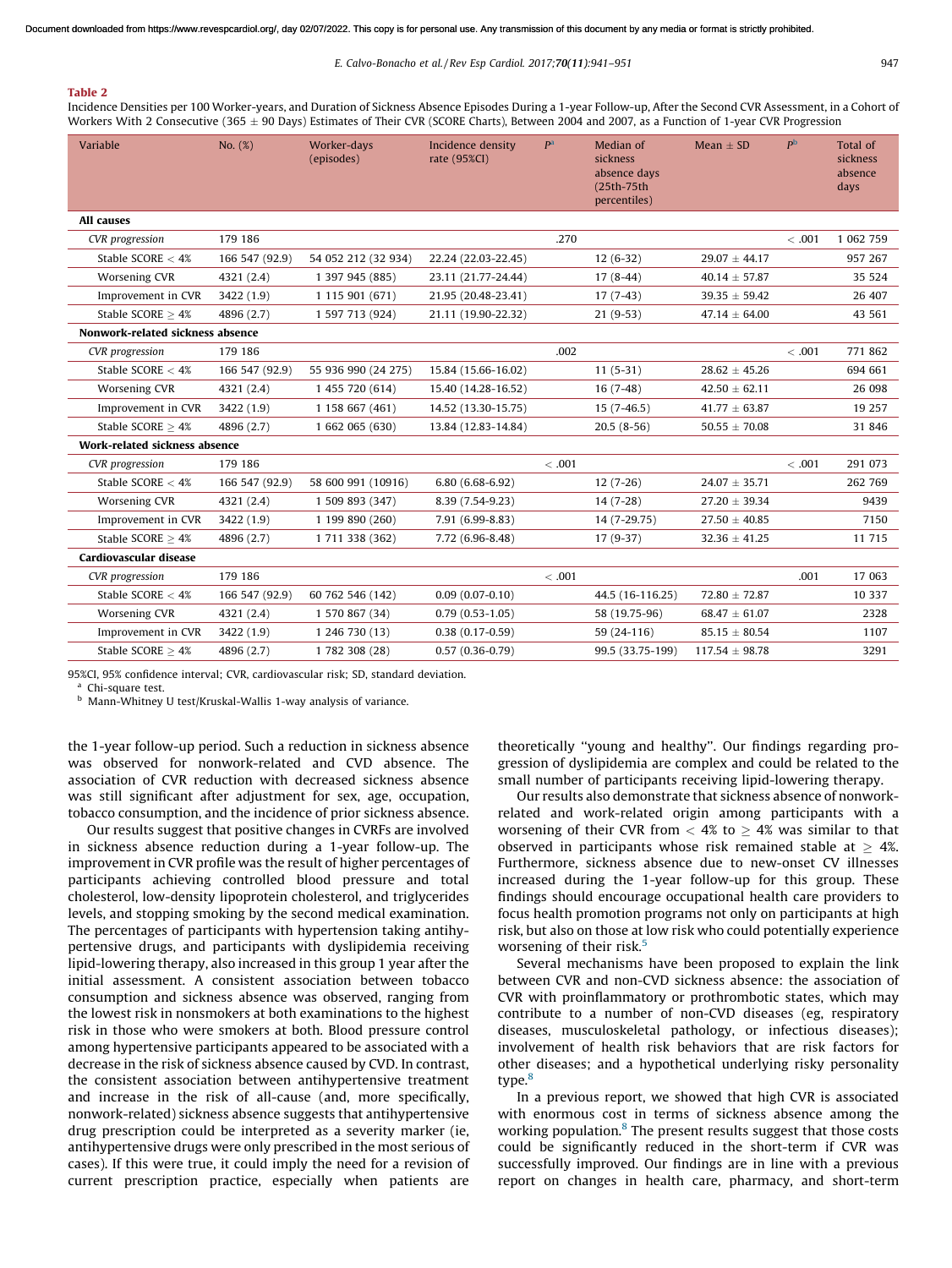<span id="page-7-0"></span>

Figure 2. Association of 1-year cardiovascular risk trend (365 ± 90 days) with the total count of sickness absence days during 1-year follow-up after the second evaluation of their CVR (SCORE charts). Poisson regression analyses (standard error correction). CVR, cardiovascular risk.

### Table 3

Differences in Percentage of Participants With Changes in CVR Factors Between the First and Second CVR Assessment, Among Participants Who Improved and did not Improve Their CVR Profile, From a SCORE of  $\geq 4\%$  to  $< 4\%$ 

| Variable                                                                                                                                               | No.  | Participants who<br>improved their<br>CVR profile | Participants who<br>did not improve<br>their CVR profile | P      |
|--------------------------------------------------------------------------------------------------------------------------------------------------------|------|---------------------------------------------------|----------------------------------------------------------|--------|
| Percentage of smokers quitting smoking                                                                                                                 | 5777 | 22.5                                              | 5.3                                                      | < .001 |
| Percentage of participants with high blood pressure in the first medical assessment but not in the second                                              | 6825 | 36.4                                              | 10.4                                                     | < .001 |
| Percentage of participants with hypertension and without treatment in first assessment,<br>with antihypertensive drugs in the second                   | 5688 | 18.3                                              | 14.3                                                     | < .001 |
| Percentage of participants reducing their total cholesterol levels ( $\leq$ 200 mg/dL)                                                                 | 6964 | 22.5                                              | 13.2                                                     | < .001 |
| Percentage of participants reducing their LDL-C levels ( $\leq 160$ mg/dL)                                                                             | 3447 | 55.1                                              | 40.2                                                     | < .001 |
| Percentage of participants increasing their HDL-C levels ( $>$ 40 mg/dL [men] or $>$ 50 mg/dL [women])                                                 | 1142 | 69.5                                              | 72.2                                                     | .314   |
| Percentage of participants reducing their triglyceride levels ( $\leq$ 200 mg/dL)                                                                      | 2003 | 53.4                                              | 38.8                                                     | < .001 |
| Percentage of participants with dyslipidemia and without treatment in first assessment,<br>with lipid-lowering therapy in the second                   | 6873 | 12.1                                              | 6.8                                                      | < .001 |
| Body mass index ranges                                                                                                                                 |      |                                                   |                                                          |        |
| Percentage of overweight participants in first assessment, with normal weight in the second                                                            | 3652 | 10.2                                              | 8.1                                                      | .027   |
| Percentage of obese participants in first assessment, without obesity in the second                                                                    | 2503 | 18.5                                              | 15.5                                                     | .046   |
| Percentage of without diet in first assessment, with a specific diet in the second                                                                     | 1566 | 11.1                                              | 9.4                                                      | .267   |
| Physical exercise                                                                                                                                      |      |                                                   |                                                          |        |
| Percentage of participants that previously did not do any physical exercise, and began<br>to exercise to a certain extent                              | 1074 | 20.3                                              | 20.3                                                     | .981   |
| Percentage of participants doing less than 2 hours/week of physical exercise in the<br>first assessment, and doing at least 2 hours/week in the second | 1241 | 16.1                                              | 16.9                                                     | .711   |

CVR, cardiovascular risk; HDL-C, high-density lipoprotein cholesterol; LDL-C, low-density lipoprotein cholesterol. \* Chi-square test.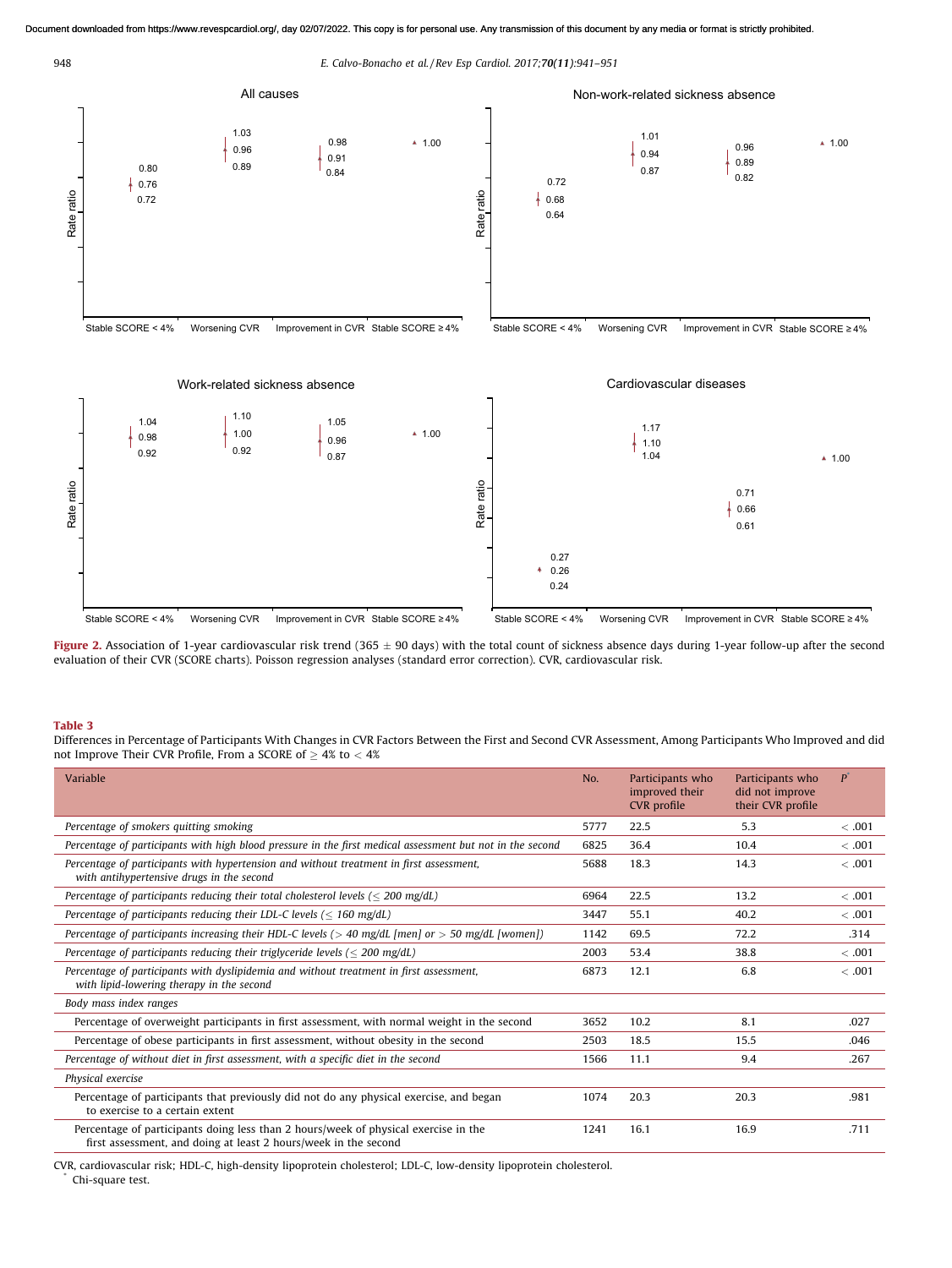# <span id="page-8-0"></span>Table 4

Associations Between 1-year CVR Factor Trend (365 ± 90 Days) and the Total Number of Sickness Absence Days During the 1-year Follow-up After the Second Evaluation of Their CVR (SCORE Charts), Stratified by Cause of Sickness Absence. Poisson Regression Analyses (Standard Error Correction), Adjusted by Sex, Age, Occupation, and Prior Sickness Absence

|                                                                                                                                                  | No.     | All-cause           |                  | Nonwork-related     |                  | Work-related        |                  | Cardiovascular diseases |        |  |
|--------------------------------------------------------------------------------------------------------------------------------------------------|---------|---------------------|------------------|---------------------|------------------|---------------------|------------------|-------------------------|--------|--|
|                                                                                                                                                  |         | RR (95%CI)          | $\boldsymbol{P}$ | RR (95%CI)          | $\boldsymbol{P}$ | RR (95%CI)          | $\boldsymbol{P}$ | RR (95%CI)              | P      |  |
| Tobacco consumption<br>progression                                                                                                               | 173 651 |                     |                  |                     |                  |                     |                  |                         |        |  |
| Nonsmoker                                                                                                                                        | 89 039  | $0.82$ (0.81-0.84)  | < .001           | $0.83(0.81 - 0.84)$ | < .001           | $0.82$ (0.80-0.85)  | < 0.001          | $0.41(0.40-0.43)$       | < .001 |  |
| New smoker or relapsed<br>smoker                                                                                                                 | 4384    | $0.90(0.84 - 0.96)$ | .001             | $0.89(0.83 - 0.95)$ | .001             | $0.93(0.86-1.00)$   | .060             | $0.13(0.10-0.16)$       | < .001 |  |
| Ex-smoker                                                                                                                                        | 7856    | $0.88(0.84-0.92)$   | < .001           | $0.85(0.80 - 0.89)$ | < .001           | $0.96(0.91-1.02)$   | .164             | $0.56(0.51-0.61)$       | < .001 |  |
| Always smoked                                                                                                                                    | 72 372  | $\mathbf{1}$        |                  | $\mathbf{1}$        |                  | $\mathbf{1}$        |                  | $\mathbf{1}$            |        |  |
| Hypertension progression                                                                                                                         | 173 651 |                     |                  |                     |                  |                     |                  |                         |        |  |
| No hypertension                                                                                                                                  | 118 945 | $0.92(0.89 - 0.95)$ | < .001           | $0.90(0.87-0.93)$   | < .001           | $0.97(0.93 - 1.00)$ | .080             | $0.35(0.34-0.37)$       | < .001 |  |
| No hypertension at first<br>assessment/blood<br>pressure<br>$\geq 140/90$ mmHg,<br>and no<br>antihypertensive<br>therapy at second<br>assessment | 14 9 35 | $0.94(0.90-0.98)$   | .004             | $0.89(0.85 - 0.94)$ | < .001           | $1.04(0.99-1.10)$   | .085             | $0.44(0.41-0.47)$       | < .001 |  |
| No hypertension at first<br>assessment/blood<br>pressure<br>$\geq 140/90$ mmHg,<br>and antihypertensive<br>therapy at second<br>assessment       | 127     | $0.88(0.62 - 1.24)$ | .455             | $0.86(0.59-1.25)$   | .424             | $0.93(0.62 - 1.40)$ | .732             | $0.00(0.00- b)$         | 1.000  |  |
| Hypertension at first<br>assessment/blood<br>pressure<br>$< 140/90$ mmHg,<br>and antihypertensive<br>therapy at second<br>assessment             | 2254    | $1.20(1.11-1.30)$   | < .001           | $1.24(1.14-1.35)$   | < .001           | $1.10(0.99-1.21)$   | .085             | $0.59(0.52 - 0.67)$     | <.001  |  |
| Hypertension at first<br>assessment/blood<br>pressure<br>$< 140/90$ mmHg,<br>and no antihypertensive<br>therapy at second<br>assessment          | 14 5 11 | $0.98(0.94-1.02)$   | .321             | $0.94(0.89 - 0.98)$ | .008             | $1.08(1.03-1.13)$   | .003             | $0.60(0.57-0.64)$       | <.001  |  |
| Hypertension at first<br>assessment/blood<br>pressure<br>$\geq 140/90$ mmHg,<br>and antihypertensive<br>therapy at second<br>assessment          | 4533    | $1.21(1.14-1.28)$   | < .001           | $1.27(1.20-1.36)$   | < .001           | $1.03(0.96-1.11)$   | .374             | $1.41(1.33-1.49)$       | < .001 |  |
| Hypertension at first<br>assessment/blood<br>pressure<br>$\geq 140/90$ mmHg,<br>and no<br>antihypertensive<br>therapy at second<br>assessment    | 18 346  | $\mathbf{1}$        |                  | $\mathbf{1}$        |                  | $\mathbf{1}$        |                  | $\mathbf{1}$            |        |  |
| Dyslipidemia progression                                                                                                                         | 173 651 |                     |                  |                     |                  |                     |                  |                         |        |  |
| No dyslipidemia                                                                                                                                  | 50 446  | $0.97(0.95 - 0.99)$ | .014             | $0.99(0.97-1.02)$   | .500             | $0.91(0.89-0.94)$   | < 0.001          | $0.45(0.42 - 0.47)$     | < .001 |  |
| No dyslipidemia at first<br>assessment/uncontrolled<br>lipid levels and<br>lipid-lowering therapy<br>at second assessment                        | 123     | $0.66(0.43-1.02)$   | .059             | $0.52(0.30-0.90)$   | .018             | $0.94(0.64-1.40)$   | .773             | $0.00(0.00- b)$         | 1.000  |  |
| No dyslipidemia at first<br>assessment/uncontrolled<br>lipid levels and no<br>lipid-lowering therapy<br>at second assessment                     | 16 752  | $0.96(0.92 - 0.99)$ | .016             | $0.96(0.93-1.00)$   | .065             | $0.94(0.90-0.98)$   | .002             | $0.44(0.40-0.47)$       | < .001 |  |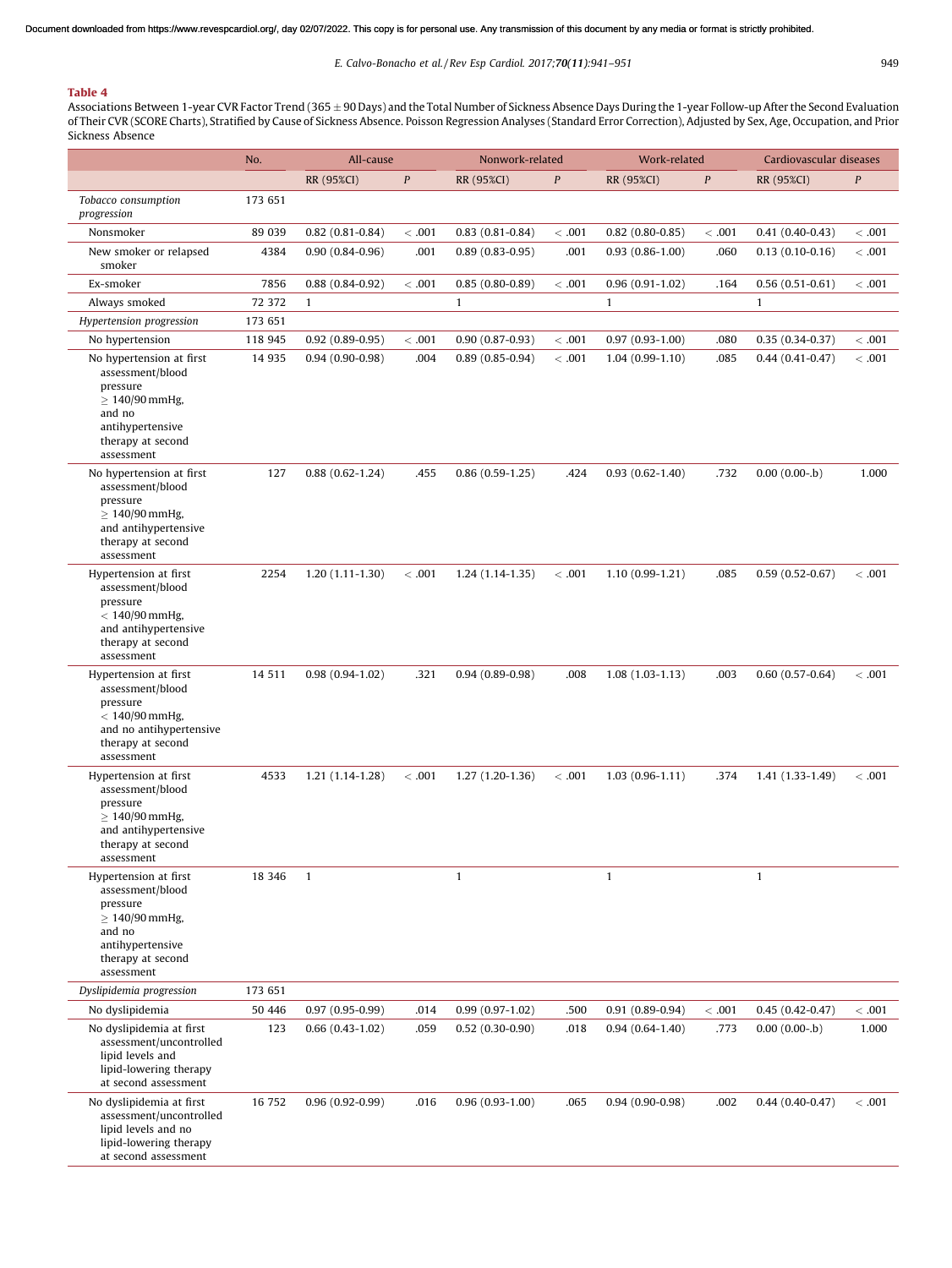#### 950 E. Calvo-Bonacho et al. / Rev Esp Cardiol. 2017;70(11):941–951

# Table 4 (Continued)

Associations Between 1-year CVR Factor Trend (365 ± 90 Days) and the Total Number of Sickness Absence Days During the 1-year Follow-up After the Second Evaluation of Their CVR (SCORE Charts), Stratified by Cause of Sickness Absence. Poisson Regression Analyses (Standard Error Correction), Adjusted by Sex, Age, Occupation, and Prior Sickness Absence

|                                                                                                                               | No.    | All-cause<br>Nonwork-related |      | Work-related        |        | Cardiovascular diseases |                  |                   |                  |
|-------------------------------------------------------------------------------------------------------------------------------|--------|------------------------------|------|---------------------|--------|-------------------------|------------------|-------------------|------------------|
|                                                                                                                               |        | RR (95%CI)                   | P    | RR (95%CI)          | P      | RR (95%CI)              | $\boldsymbol{P}$ | RR (95%CI)        | $\boldsymbol{P}$ |
| Dyslipidemia at first<br>assessment/controlled<br>lipid levels and lipid-<br>lowering therapy at<br>second assessment         | 3981   | $1.03(0.96-1.09)$            | .407 | $1.15(1.08-1.23)$   | < .001 | $0.72(0.66 - 0.79)$     | < .001           | $0.98(0.90-1.05)$ | .532             |
| Dyslipidemia at first<br>assessment/controlled<br>lipid levels and no<br>lipid-lowering therapy<br>at second assessment       | 27 994 | $1.03(1.00-1.06)$            | .025 | $1.05(1.02-1.08)$   | .002   | $0.99(0.95-1.02)$       | .448             | $1.09(1.04-1.14)$ | < .001           |
| Dyslipidemia at first<br>assessment/uncontrolled<br>lipid levels and lipid-<br>lowering therapy at<br>second assessment       | 34     | $0.75(0.35-1.60)$            | .463 | $0.40(0.13 - 1.26)$ | .116   | $1.54(0.85 - 2.77)$     | .152             | $0.00(0.00 - b)$  | 1.000            |
| Dyslipidemia at first<br>assessment/uncontrolled<br>lipid levels and no<br>lipid-lowering therapy<br>at the second assessment | 74 321 | $\mathbf{1}$                 |      |                     |        | $\mathbf{1}$            |                  | $\mathbf{1}$      |                  |

95%CI, 95% confidence interval; CVR, cardiovascular risk; RR, rate ratio.

disability costs among manufacturing participants who improved their metabolic syndrome status.<sup>[5](#page-10-0)</sup> Prior research has not always demonstrated a reduction in sickness absence as a consequence of lifestyle modification.<sup>[17](#page-10-0)</sup> The reasons for this apparent discrepancy with the results reported here could be differences in the explanatory variables (estimated CVR or lifestyle parameters) or in the methodology of the studies. In some cases, the scientific evidence was obtained from selected populations, or was exclusively based on self-reported data.<sup>[17](#page-10-0)</sup> If our findings were to be confirmed, a reduction in sickness absence costs should be added to the decrease in the incidence of absences and in mortality associated with improvement in the control of CVRFs in most developed countries.<sup>[18](#page-10-0)</sup>

Of importance, in our experience, 40% of participants with an elevated CVR profile at baseline showed an improvement 1 year later. In the remaining individuals, the CVR profile remained at  $\geq$  4%. In addition, the number of workers with a SCORE of  $\geq$  4% in the second medical examination increased as a consequence of the more than 4000 participants that moved from the  $<$  4% to the  $\geq$  4% risk category. These results strongly suggest a need to improve the level of intervention used for our workers, with Health Promotion at Workplace Programs being potentially useful for this purpose.<sup>[17](#page-10-0)</sup> Changes in lifestyle are critical for CVR reduction,<sup>[19](#page-10-0)</sup> and the significant decrease in the cost of sick leave episodes that is associated with improvement in CVR profile is notable.

### Strengths and Limitations

The strengths of the current study include the prospective design, with 2 consecutive assessments of CVR and CVRFs in a large sample of the Spanish working population. Data on sickness absence were based on the official registers of the Ibermutuamur mutual insurance company, and the association between CVR progression and sickness absence was also tested prospectively. In the ICARIA study, CVRFs were assessed by trained physicians, following a rigorous protocol by means of objective measures and structured interviews. In addition, the ICARIA cohort can be considered representative of the Spanish labor force.<sup>[9](#page-10-0)</sup>

The limitations of the study are mainly related to the SCORE charts, which may overestimate CVR in individuals older than 65 years or in younger individuals. Another limitation is that important variables such as a family history of early-onset coronary heart disease, impaired glucose tolerance, and hypertriglyceridemia are not included in the charts. Furthermore, factors such as heart rate were not included in the current analysis, and there is a lack of information concerning the specific type and dosing of drugs prescribed for each patient. Mean age was significantly different among CVR progression groups, though this was adjusted for in the regression analyses. The 1-year follow-up in the current study could be too short. If that were true, we could hypothesize that the association of CVR with sickness absence reported here would have been underestimated. Finally, we cannot disregard the idea that workers who attend 2 consecutive medical assessments may be particularly health-conscious, and could therefore represent a select population. Indeed, data shown in [Figure](#page-3-0) 1 suggest that there are differences between participants who attended 1 compared with  $> 1$  medical assessment; however, these observations reveal that the latter participants were significantly less healthy.

# **CONCLUSIONS**

A stable or improved CVR level during a 1-year period, as estimated by SCORE charts for low-risk European countries, was significantly associated with shorter nonwork-related sickness absence, and shorter absence due to CVD, during a subsequent 1 year follow-up period. Further research will determine whether Health Promotion at Workplace Programs is cost-effective.

## ACKNOWLEDGEMENTS

The authors thank Joan Minguet, Katherine Smith, and Helen Sims at the Institute for Research and Medicine Advancement for the editorial assistance provided in the preparation of this manuscript.